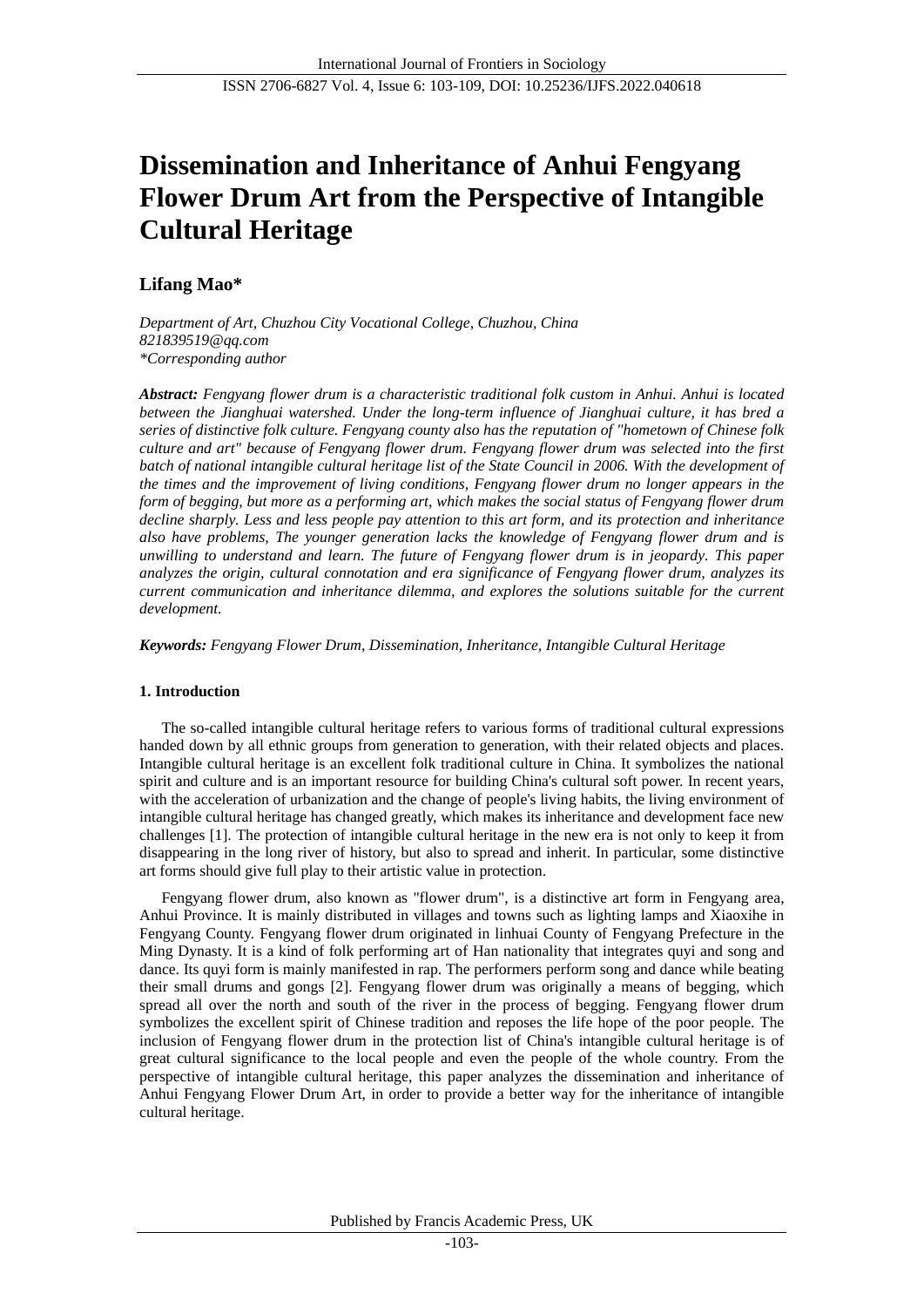#### **2. Literature Review**

Throughout the literature of Chinese and Western scholars, there are many studies on the theme of intangible cultural heritage inheritance. Most of the relevant research in China focuses on how to inherit, protect and innovate. Research usually emphasizes the combing of cases and theories, ignoring the elaboration of the practical significance of intangible cultural heritage in today's society and the common exploration of general problems. On the other hand, there are rich theoretical achievements in the Historical Tracing of intangible cultural heritage in domestic relevant research. Under the multi angle, deep-seated and all-round research, considerable achievements have been made in the analysis of the historical source and inheritance of intangible cultural heritage. Taking the literature in CNKI as an example, there are 18710 studies with the keywords of "intangible cultural heritage" and "inheritance", while there are only 1300 with the keywords of "intangible cultural heritage" and "communication". Although such search terms are somewhat rough, it can be clearly seen that there are still limitations in domestic research on the dissemination and practical significance of intangible cultural heritage. Taking the dissemination and inheritance of Fengyang Flower Drum Art as the starting point, this paper makes a corresponding exploration on this unique form of folk music and dance.

Feng Yu's works on the evolution of Anhui Huayang's drum culture were mainly published in the academic journal of Fengyang University in 1980. For example, Feng Yu's works on the evolution of Anhui Huayang's drum culture were also divided into three categories. Feng Yu's works on the history of Fengyang's drum culture were mainly published in the Journal of Fengyang University, It provides a very valuable reference for future generations. In addition, Zhou Yude's article "the story of Fengyang flower drum" in 1980 lists the different development processes of Fengyang flower drum in various historical periods in chronological order, which is of great significance for textual research and inference of the origin of Fengyang flower drum. The second category focuses on the category of Fengyang flower drum dance. For example, in Zhou Zonghan's article "appreciating new flowers praising flower drum lantern song and dance drama" in 1979, it analyzes the flower drum dance movement and music cooperation, and puts forward some suggestions on the innovation of art education. This has high academic value for the study of the times of Fengyang flower drum dance. In addition, in the investigation of the ecological environment of Fengyang flower drum published in popular literature and art in 2004, Wang Bing compared the dance movements of Fengyang flower drum with ballet, emphasized the enduring beauty and balance in Fengyang flower drum dance, praised Fengyang flower drum as "Oriental ballet", and expounded the reasons why the inheritance of Fengyang flower drum needs to be paid attention to from another angle. The third category focuses on the music system of Fengyang flower drum, mainly represented by Xu Guohong's research on Fengyang song system. Based on the original music score and a large number of documents, this paper combs the characteristics and evolution history of Fengyang song system, which lays a solid foundation for improving the music system research of Fengyang flower drum. From this point of view, the research on Fengyang flower drum mainly focuses on music, dance and inheritance and innovation. From 1970 to now, the research perspective has been continuously ushering in the peak from Historical Tracing to educational innovation. As one of the most influential performance forms with a large audience, the theoretical research of Fengyang flower drum has experienced many stages. From the initial analysis only from the score and dance movements, the linear narration  $(1)$  is more and the cross-sectional attention ② is less; In the later period, the research on historical tracing showed the phenomenon of more text research and less practical exploration; In today's society, the attention to intangible cultural heritage has greatly increased, so the inspiration for the inheritance and innovation of Fengyang flower drum burst out again. Although there is a solid theoretical foundation, there is still insufficient attention to the transfer of cultural characteristics and modern meaning, and there is a lack of systematic and in-depth research and analysis. This paper intends to focus on the current situation of the dissemination and inheritance of Fengyang flower drum as an intangible cultural heritage in the 21st century, in order to pave the way for future related research.

# **3. Origin of Fengyang Flower Drum**

Fengyang flower drum was formed in the middle of the Ming Dynasty. Its birth and development has its special historical background, which is embodied in several aspects. Now it seems that these historical conditions can be indispensable. Fengyang flower drum originated from frequent natural disasters. Fengyang in the middle of the Ming Dynasty suffered a variety of natural disasters, resulting in the failure of agricultural production in Fengyang, the serious destruction of people's lives, the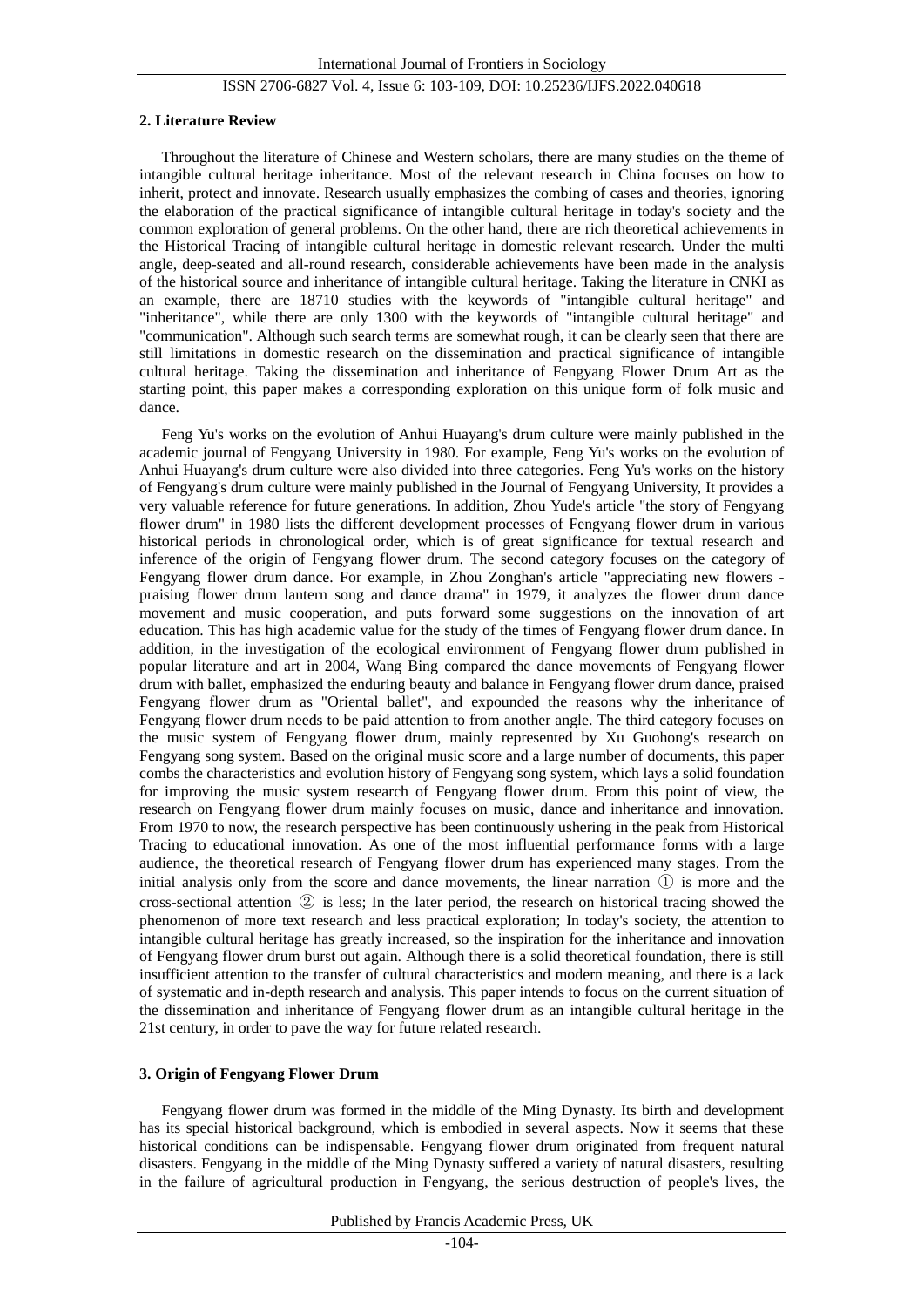famine, the displacement of people, and the people of Fengyang embarked on the road of begging. Singing and begging for a living, "more money when singing well" is an important reason for the emergence of Fengyang flower drum.

Fengyang flower drum originated from traditional farming and mulberry life. Historically, Chinese society was dominated by agriculture and handicrafts, and the people lived on agricultural mulberry. Local agricultural mulberry life promoted the emergence and development of folk customs, so as to express people's hope for a better life. Fengyang men in the north of the Yangtze River are very good at playing three stick drums. They often play and sing while working. This is the original origin of Huagu gongs and Fengyang minor. Women in Fengyang are also active in working in the fields. Men and women play drums and sing to each other, which has become a distinctive local folk custom. Fengyang flower drum has a long tradition. People express their feelings during work with the help of performance, which has become another important condition for the emergence and popularity of Fengyang flower drum, and laid a good mass foundation for the emergence and development of this art form [3].

Fengyang flower drum originated from specific historical figures. Fengyang county is the hometown of Zhu Yuanzhang, the founding emperor of the Ming Dynasty. As the "hometown of kings", Fengyang became an important construction place in the Ming Dynasty, building a large number of buildings, including Zhu Yuanzhang's imperial mausoleum. In order to guard the imperial mausoleum, Zhu Yuanzhang established a special organization and took the "ancestral hall" as the sacrificial Department of the imperial mausoleum. Fengyang flower drum has become an important form of performance in Chaohe. When Nanjing was the capital of the Ming Dynasty, the people of Fengyang went to Chaohe to sing eulogizing songs while beating flower drums. During Zhu Yuanzhang's period, the tax reduction and exemption was carried out for Fengyang County, which further accelerated the development of Fengyang flower drum, greatly improved the living conditions of Fengyang people, and they were more grateful for the beautiful life brought by Zhu Yuanzhang. They used Fengyang flower drum as an art form to praise Zhu Yuanzhang's great achievements and sing a beautiful and happy life for more people to know. Fengyang flower drum has been further spread and developed.

#### **4. Cultural Connotation of Fengyang Flower Drum**

Culture shapes an individual's personality and helps people have the attribute of socialization. As far as social groups are concerned, culture integrates the behaviors, goals and norms of different people and guides the trend of the whole society. Fengyang flower drum is a kind of folk art form in Fengyang area. It is not invented by a person, but the crystallization of folk collective wisdom. It originates from people's production and life and embodies the cultural function of collective consciousness. Through folk dance, singing and performance, we can see the cultural ecology with Chinese national characteristics, so as to better understand and understand the nature of Chinese culture [4].

Music and dance are not simple note playing and coherent body movements. They have deep cultural connotation and philosophical significance, and even have a directional effect on mankind and society. Society is an organism, which links all parts of it into a harmonious and unified whole through culture. Each cultural phenomenon is irreplaceable in the overall cultural environment of the whole society and undertakes the role of different societies. Various common or characteristic cultural elements jointly maintain the stability of the whole cultural system. The internal reason for the emergence of each culture is that its function met the specific social needs at that time. Therefore, if you want to better understand a culture, you must first understand its social function.

Fengyang flower drum is a form of artistic exchange with Chinese characteristics. Fengyang flower drum is not an isolated art form. It has a strong openness. Through the combination and collision with other folk arts of the Han nationality, it has derived a series of folk art forms. Chinese culture and art can be divided into elegance and vulgarity, including both the elegant art of sunny spring and white snow and the folk art of xialiba people. China's song and dance art is also divided into "flower" and "elegance". Fengyang flower drum represents "flower".

Fengyang flower drum does not often appear in elegant banquets, but its figure is accompanied by folk temple fairs and lantern fairs. It has the same root and different branches as Yangko, stilts, flower sticks and other song and dance forms in temple fairs and lantern fairs. In today's operas, there are a large number of operas named "flower drum", which are related to Fengyang flower drum [5]. Even Yangko and other operas are inextricably linked with Fengyang flower drum. In the form of folk art, based on Fengyang minor, Xiaoqu, Qinshu and other characteristic types have been developed. Among

Published by Francis Academic Press, UK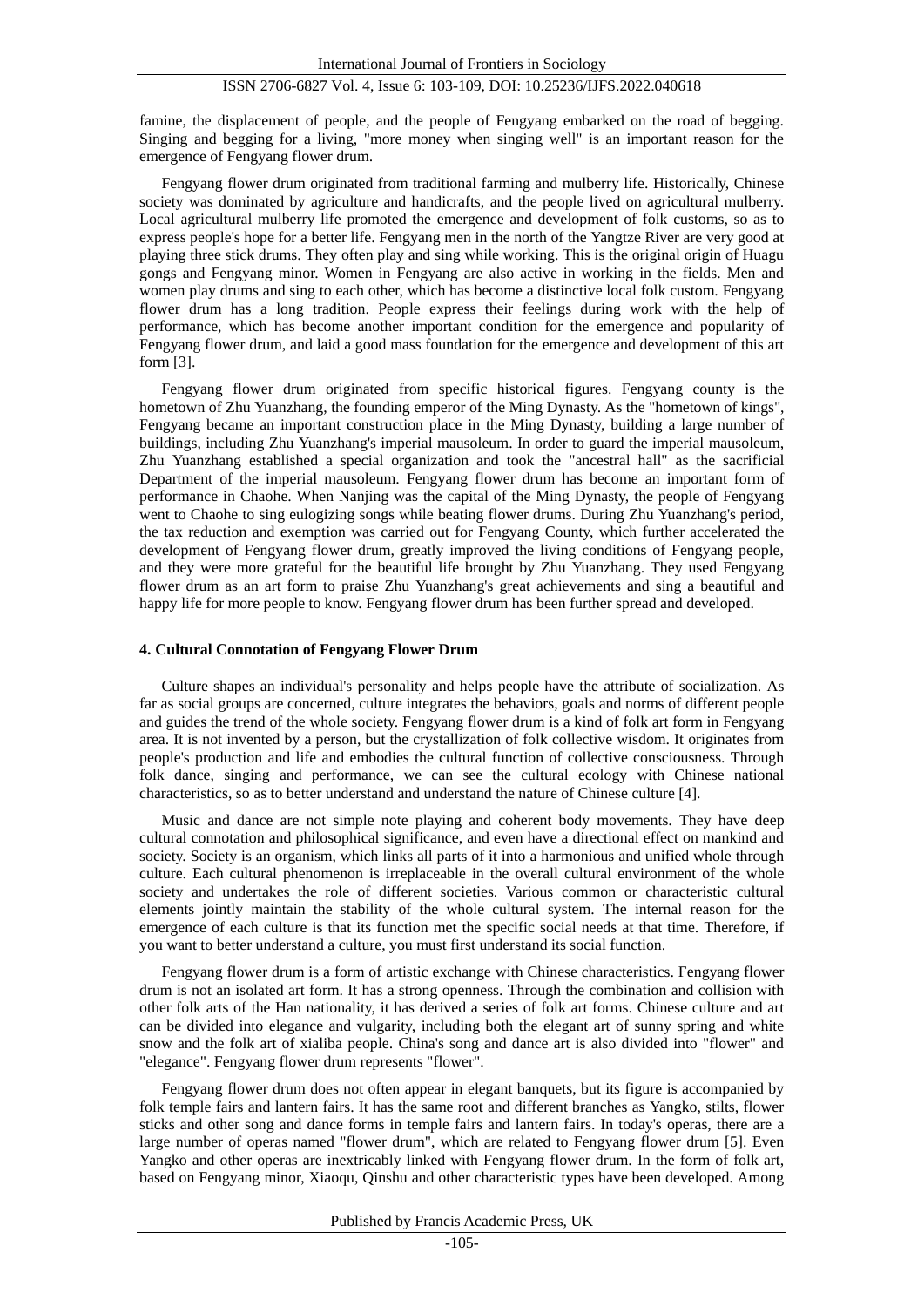them, Shandong Qinshu, the ancestor of Qinshu, first adopted the tune of Fengyang song. Fengyang song comes from Fengyang flower drum, which shows the extensive influence of Fengyang flower drum on all kinds of art forms in China. Fengyang flower drum, an art form, has penetrated into various art fields of the Chinese nation, even including sculpture, painting, puppets and other fields that seem to have nothing to do with song and dance art. For example, Fengyang flower drum is often seen in string puppet performances. Fengyang flower drum and "Fengyang song" have become common materials in Chinese art circles. They are not only spread among the people, but also spread abroad in later history and are loved by people of all ethnic groups in the world.

In the view of the folk art circles, Fengyang flower drum derived from lianhualuo, which was introduced into the northeast and integrated with the large Yangko art with local characteristics in the northeast, and further derived the characteristic "Er Ren Zhuan" art. The famous way of "one ugly once" in its performance also came from Fengyang flower drum at first. The characteristic tune "Fengyang song" in Fengyang flower drum is good at expressing various types of emotions. Its characteristics of being fast, slow, long and short make it widely used and derive various art forms in the field of music. Fengyang flower drum has a very important influence on China's quyi circle, and is also closely related to various types of folk songs and dances in China [6]. Flower drum dance is one of the important categories. When dancing, the action and rhythm of beating the drum are incorporated into it, which can obtain the double aesthetic feeling of vision and hearing. Flower drum dance has won many awards in various competitions. These art forms are constantly developing and changing, but their roots are Fengyang flower drum, which shows that Fengyang flower drum is an art exchange form with Chinese characteristics.

## **5. The Significance and Function of Fengyang Flower Drum**

Fengyang flower drum, as an art form with local characteristics in Fengyang, Anhui Province, preserves the local folk culture. The reason why Fengyang flower drum is enduring is that as a song and dance art, it itself has a high technical level. In the poetry, writing and painting of the Ming and Qing Dynasties, Fengyang flower drum is often seen. It records the beautiful dancing posture and superb skills of Fengyang flower drum, and on this basis, it derives the performance methods such as "double strip drum". This characteristic drum beating method is also unique in the whole country. In the process of development, Fengyang flower drum also has the functions of entertainment, aesthetic education and fitness.

Entertainment is an important function of song and dance art. The Han people like to perform songs and dances on various festivals. They will also celebrate the harvest with songs and dances and express their best wishes. Leisure and entertainment is one of the most important functions of folk dance and the support for folk people to express their feelings. The people in Fengyang area have their own unique forms of etiquette activities. Gongs and drums are one of the important rites and music. On this basis, a variety of percussion music has been developed, among which the flower drum is the leader. In the ritual activities in Fengyang area, the flower drum is a tool shared by human beings and gods. The repertoire sung by Fengyang flower drum was quite popular at that time, and it is still very famous, including Fengyang song, mulberry picking, flower tune and so on. The Xiaoqu of Ming and Qing Dynasties reached the same height as Tang poetry, Song Ci and Yuan Opera in China's history, which made this period the heyday of Fengyang flower drum. Fengyang flower drum completed the prosperity of "walking in all directions", sang all over China, and provided seed and nutrition for the cultural reproduction of China [7]. Fengyang flower drum is not immutable, but develops continuously in the process of dissemination and inheritance to meet the cultural needs of that time. At present, the descendants of Fengyang flower drum in China also adhere to the new arrangement and creation of Fengyang flower drum, so as to make it glow with new vitality. Some famous contemporary works include farewell to eldest sister to Beijing, duet between aunt and sister-in-law, Fengyang flower drum is so beautiful, etc, He won many awards in the competition and performed everywhere. The inclusion of Fengyang flower drum in China's intangible cultural heritage protection list has continuously increased the attention of the state and the people to Fengyang flower drum, and laid a foundation for the dissemination and inheritance of Fengyang flower drum in the contemporary era.

Song and dance art, especially dance art, embodies the importance of sports. Fengyang flower drum also has the function of strengthening the body. In the process of dancing, it can smooth all parts of the body and help the body move. Fitness function is not the main purpose of the birth of dance, but it is accompanied by entertainment. It has unexpectedly become a folk fitness way, displaying the charm of folk culture and playing a fitness role at the same time. Fengyang flower drum is a kind of open folk art.

Published by Francis Academic Press, UK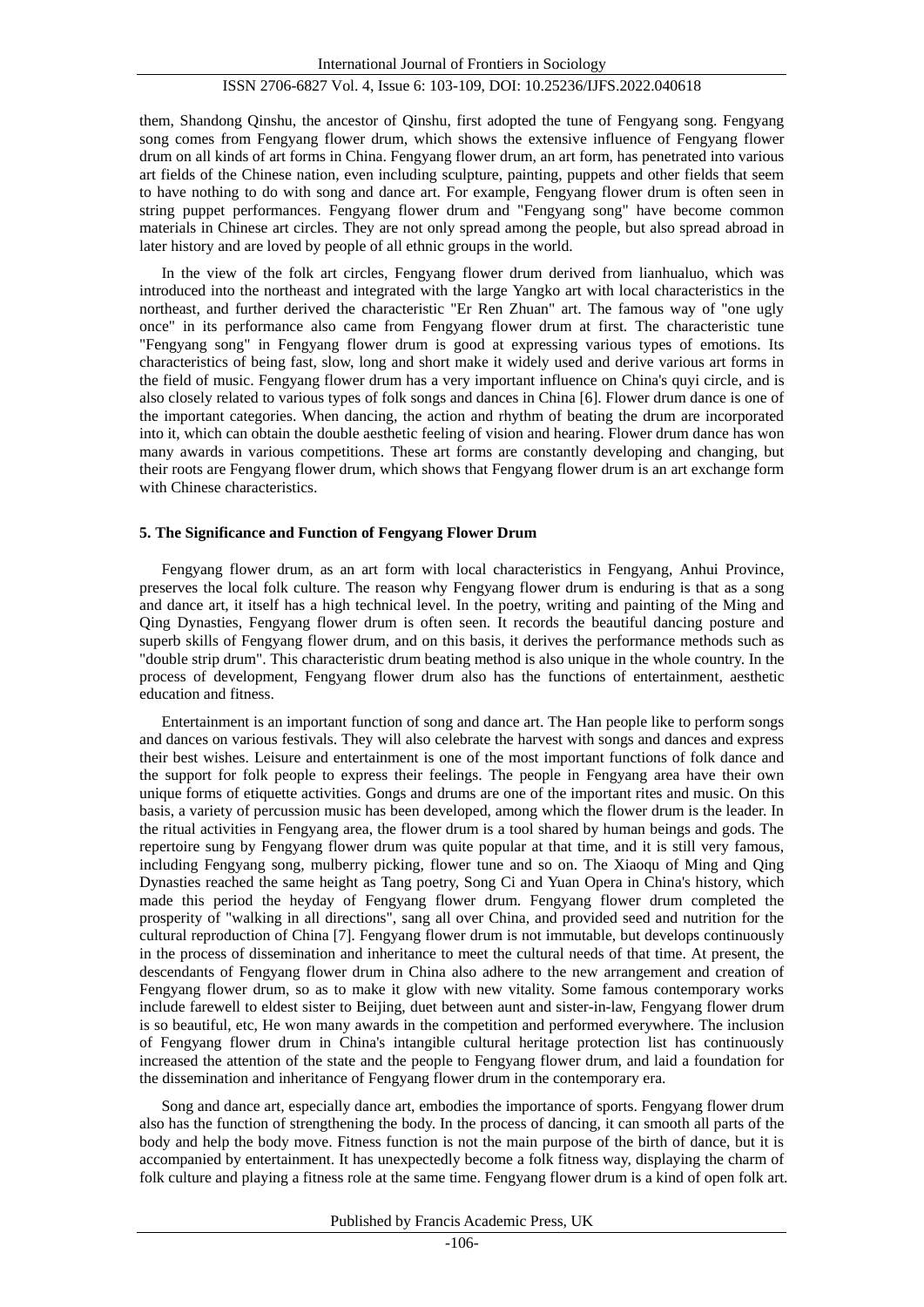Because of its popular adaptability to both refined and popular tastes, it has been loved and welcomed by the public in all historical periods. It will always glow with the brilliance of artistic youth in the continuous reform at present and even in the future.

# **6. Difficulties in the Dissemination and Inheritance of Fengyang Flower Drum**

## *6.1 The performance form is single and the content is more traditional*

Fengyang flower drum is a kind of folk art with a long history. Up to now, its form and content have not changed significantly, which makes Fengyang flower drum unacceptable to many young people. After the founding of the people's Republic of China, Fengyang flower drum has a certain degree of reform and development, but its performance content is mostly the living state of the working people in the period of liberation, which has a strong historical nature of the times, and can not resonate with the young people who have not experienced this history.

In terms of the form of communication, Fengyang flower drum is separated from the soil of production and life. At present, only stage performance is left, and the performance requires a large venue, which increases the difficulty of Fengyang flower drum Communication [8]. In this context, Fengyang flower drum has become a large-scale performance on some specific occasions. It mostly appears on the stage of various parties, and has little contact with the people at the bottom. As a kind of drama born from labor production, the vitality of Fengyang flower drum lies in the people. Now it only exists in large-scale official activities, which is divorced from the vision and attention of ordinary farmers. While limiting the spread of Fengyang flower drum, it has lost the source of creative spirit.

#### *6.2 The traditional mode of communication is difficult to adapt to the new era*

Fengyang flower drum originated from the production and life of the working people at the bottom. It was once an important daily leisure and entertainment activity of the working people. Its transmission channels are mainly personal experience and word of mouth. In ancient times when there was no entertainment, Fengyang flower drum was widely spread among the working people with its vigorous vitality, which met the spiritual needs of the people at that time. In the fast-paced information age, people have a variety of ways of leisure and entertainment, and the viewing of large-scale live performances has decreased sharply. In the dissemination and inheritance of Fengyang flower drum, this reality has not been fully considered, and it is still carried out in the traditional way of oral and ear communication, with poor effect. The traditional way of communication is difficult to adapt to the new era, which leads to the obstruction of the communication of Fengyang flower drum and the lack of inheritance.



*Figure 1: Hefei Wanda Cultural Tourism City Exhibition Center*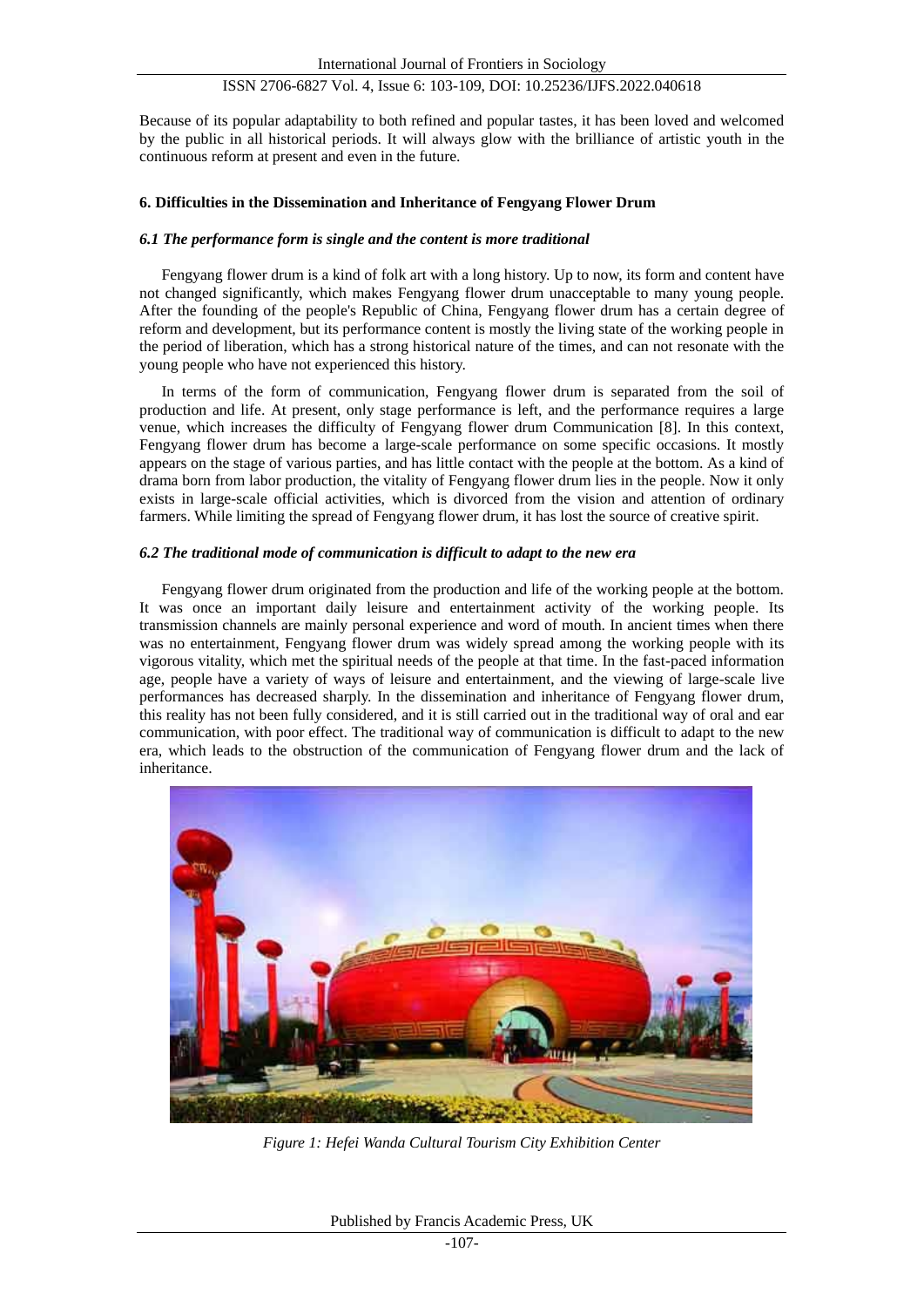#### *6.3 Into the square, into the campus, looking for new vitality*

As an excellent art form of singing and dancing in China, Fengyang flower drum also undertakes the function of aesthetic education. Dance teaching is an important part of aesthetic education and plays an important role in changing social customs in China's thousands of years of history. Dance teaching is a kind of teaching form carried out by all classes [9]. Although it is not very complex, the vigorous characteristics and lively rhythm in it make the dance art have a spectacular momentum and symbolize the indomitable struggle spirit of the Chinese nation, which is also the initial educational function of dance. The rhythm and dance steps of Fengyang flower drum well reflect the working people's desire for a better life. Its role in aesthetic education teaching also includes gratitude for farming life [10]. At present, the main aesthetic education function of dance education is to combine realistic beauty with artistic beauty, so that the educated can improve their aesthetic taste, better understand the world, stimulate their creative potential, and shape their sound personality and excellent aesthetic quality. Fengyang flower drum is a very important part of contemporary aesthetic education teaching. Walking into the square and into the campus, Fengyang flower drum finds new vitality.



*Figure 2: Integration of Fengyang flower drum and square dance*

# **7. Conclusion**

Fengyang flower drum is a kind of characteristic culture and art that both sings and dances. It was first included in China's national intangible cultural heritage. It can be seen that it plays an important role and has unique value in the history of China's social development, understands its characteristic cultural functions, protects, inherits and develops Fengyang Flower Drum Art suitable for the current society, and can better promote China's social development through its characteristic cultural attributes, Further complete the inheritance and protection of Fengyang flower drum in the process of development.

# **Acknowledgements**

Chuzhou City Vocational College Humanities Key Project "Research on the Inheritance and Development of Fengyang Huagu" (2019SK06)